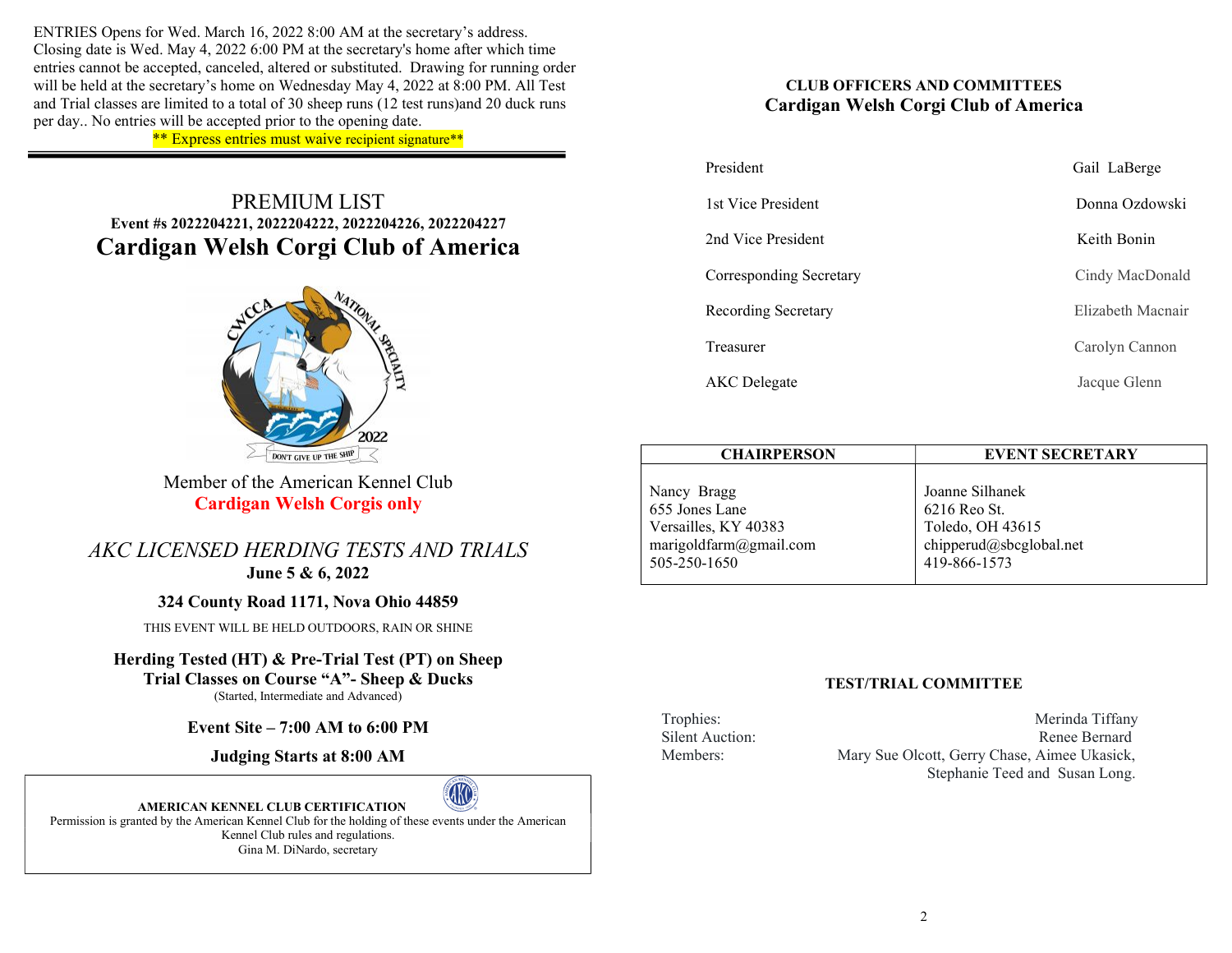## JUDGES AND JUDGING ASSIGNMENTS

 Terry Workman 13801 Roca Rd, Bennet, NE 68317 Kathryn Howse 3595 Doty Chapel Rd, Afton, TN 37616

|                | Sunday<br>June 5, 2022 | Monday<br>June 6, 2022 |
|----------------|------------------------|------------------------|
| A Course Ducks | Terry Workman          | Terry Workman          |
| A Course Sheep | Terry Workman          | Terry Workman          |
| HT/PT Sheep    | Terry Workman          | Kathryn Howse          |

## ENTRY FEES

#### \$50.00 per SHEEP/DUCK run per event (Fees include \$3.50 AKC recording fee)

Make checks payable to CWCCA

All Correspondence will be via email unless asked for a hard copy of the judging program &/or entry conformation.

If you enter your dog on both sheep & ducks at the same level, one entry form can be used. If entered at a different level for each type of stock, please use two entry forms.

#### ALTERNATES

Entrants on the alternates' list must check in with the Trial Secretary on the Trial grounds no later than thirty (30) minutes prior to start of trial each day. Alternates that do not have the opportunity to run shall have the entry fee refunded.

#### FOOD

Coffee, hot water for tea, sweet rolls and fruit will be available in the morning

#### TEST AND TRIAL CLASSES OFFERED

Herding Test and Pretrial Sheep

Course A Sheep – Started, Intermediate, Advanced

Course A Ducks – Started, Intermediate, Advanced

Trial limited to a total of 50 runs with a maximum of 30 sheep runs and a maximum of 20 duck runs per day.

Test classes limited to 12 sheep runs.

### LIVESTOCK

SHEEP 3-5 head per Trial Run – Barbados/Barbados crosses

3 head per Test Run – Barbados/Barbados crosses

DUCKS Call ducks

Please visit our website www.cardigancorgis.com for additional event updates and information.

### ROSETTE PRIZES- REGULAR CLASSES

**TEST** 

TRIAL

Qualifying Test Score Dark Green and White Rosette

HIGH IN TRIAL **.** The same of the same of the Blue, Red and Yellow Rosette RESERVE HIGH IN TRIAL RED, Red, Yellow and White Rosette First Place. Blue Rosette Second Place Red Rosette Third Place Yellow Rosette Fourth Place White Rosette Fifth Place Pink Rosette

Dark Green Rosettes to all dogs receiving qualifying scores in trial classes Green & White Rosettes to all dogs receiving qualifying score in test classes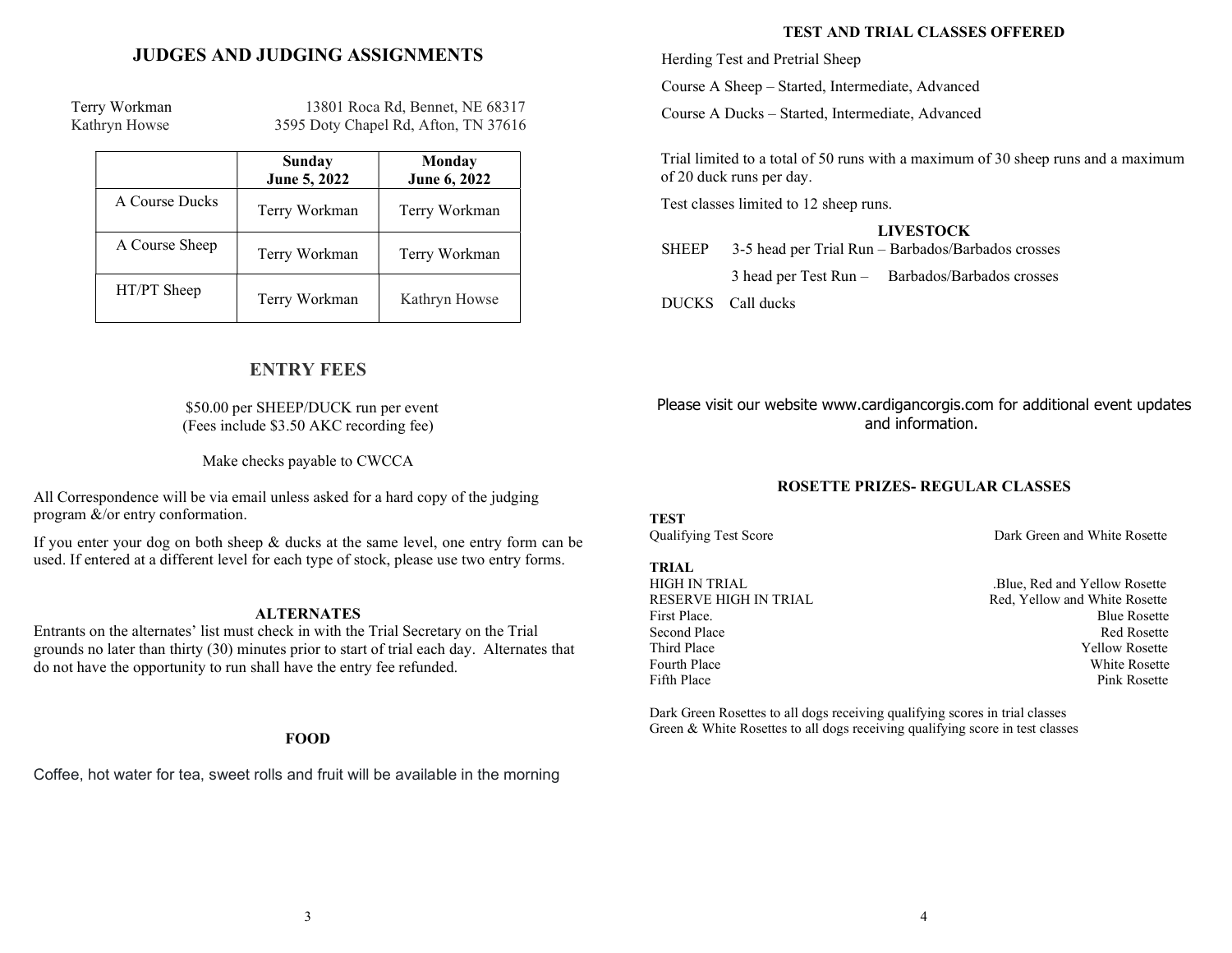## Accommodations Please confirm pet policies

Sunday Prizes:

- High Combined Gift Certificate for Kim Hundley Custom Portrait Item
- $\bullet$  High in Trial Sheep Hand Painted Silk Scarf with Cardi & Sheep Design and Book "Crook'd" by Karen Harbert
- Reserve High in Trial Sheep Orthopedic Dog Bed w/ Embroidered Specialty Logo
- High in Trial Ducks Hand Painted Silk Scarf with Cardi & Duck Design
- Reserve High in Trial Ducks Orthopedic Dog Bed w/ Embroidered Specialty Logo
- High Scoring Champion of Record Aluminet Shade Cloth 7'x7'
- High Scoring Veteran Aluminet Shade Cloth 7'x7'
- $\bullet$  1<sup>st</sup> Place in Classes Stock Stick w/ Sheep or Duck Design Beaded Handle
- $\bullet$   $2<sup>nd</sup>$ -5<sup>th</sup> Place in Classes Ball Cap w/ Embroidered Specialty Logo
- Test Class Qualifiers Woven Patch w/ Specialty Logo
- New Title Woven Patch w/ Specialty Logo

## Monday Prizes:

- High Combined Gift Certificate for Kim Hundley Custom Portrait Item
- $\bullet$  High in Trial Sheep Deluxe Wine Caddy w/ 2 Wine Glasses w/Specialty Logo and Book "Crook'd" by Karen Harbert
- Reserve High in Trial Sheep Wine Caddy w/ 2 Wine Glasses w/ Specialty Logo
- $\bullet$  High in Trial Ducks Deluxe Wine Caddy w/ 2 Wine Glasses w/Specialty Logo
- Reserve High in Trial Ducks Wine Caddy w/ 2 Wine Glasses w/ Specialty Logo
- High Scoring Champion of Record Cardigan Silhouette Cheese Board
- High Scoring Veteran Cardigan Silhouette Cheese Board
- $\bullet$  1<sup>st</sup> Place in Classes Pint Glass w/ Specialty Logo
- $\bullet$  2<sup>nd</sup>-5<sup>th</sup> Place in Classes Rocks Glass w/ Specialty Logo
- **•** Test Class Qualifiers Wine Bottle Stopper w/ Specialty Logo  $\&$  Giftbag. Gift bags donated by Susan Long and Kathy Howse, Targes Cardigans
- New Title Wine Bottle Stopper w/ Specialty Logo

| Super 8 | 738 US Rt 250 E, Ashland, OH 44805       |
|---------|------------------------------------------|
|         | 419-281-0567                             |
| Super 8 | 61166 Speedway Dr, Seville, OH 44273     |
|         | 330-769-8880                             |
| Motel 6 | 1423 Montgomery Road, Ashland, OH 44805  |
|         | 419-496-0377                             |
| Motel 6 | 555 North Trimble Rd Mansfield, OH 44906 |
|         | 419-529-2100                             |

### Additional hotels may be found in the Mansfield, OH area.

| Country Stage Campground        | 40 Township Rd 1031, Nova, OH<br>419-652-2267 |
|---------------------------------|-----------------------------------------------|
| New London Reservoir Campground | 2495 Euclid Rd. New London, OH 44851          |
| Rohr's Lake Campgrounds         | 419-929-8609<br>1100 Twp. Rd Nova, OH 44859   |
|                                 | 419-652-3685                                  |

## **Directions**

Nova Ohio is about 20 minutes north of Ashland and an hour southwest of Cleveland at the intersections of Rts 224 E-W and 511 N-S. From RT 71 go West. From Michigan take I75 to the Ohio Turnpike East towards Cleveland. Exit at Gate 7, which is Route 250 South. Take RT 250 South to Rt 224 then East on 224. From the North on Rt 20 take Rts 301, 58 or 511 South to Rt 224 and turn West. From Ashland, where the motels are, take Rt 250 North to Rt 224 and turn East.

County Road 1171 is about 2 miles West of Rt 511 and a little less East of Rt 250. Turn South and it's the 1st farm on the right. There is a sign on the corner in the shape of a sheep that says Hado Bar Farm

#### Emergency Information

| Veterinarian | Wellington Vet Clinic 440-647-4100 |                           |  |  |  |
|--------------|------------------------------------|---------------------------|--|--|--|
|              | 45015 State Route 18               | East Wellington, OH 44090 |  |  |  |
| Hospital     | Samaritan Hospital                 | 419-289-0491              |  |  |  |
|              | 1025 Center Street                 | Ashland, Ohio 44805       |  |  |  |
| Police       | Ashland County Sheriff             | 419-289-0911              |  |  |  |

Ambulance and Fire 911

Cardigan Welsh Corgi Club of America assumes no responsibility for any loss, damage or injury sustained by exhibitors, handlers, spectators, or to any of their dogs or property, and further assumes no responsibility for injury to any child not under the control of his or her parents or guardians. This club does not agree to arbitrate claims as set forth on the Official AKC Entry Form.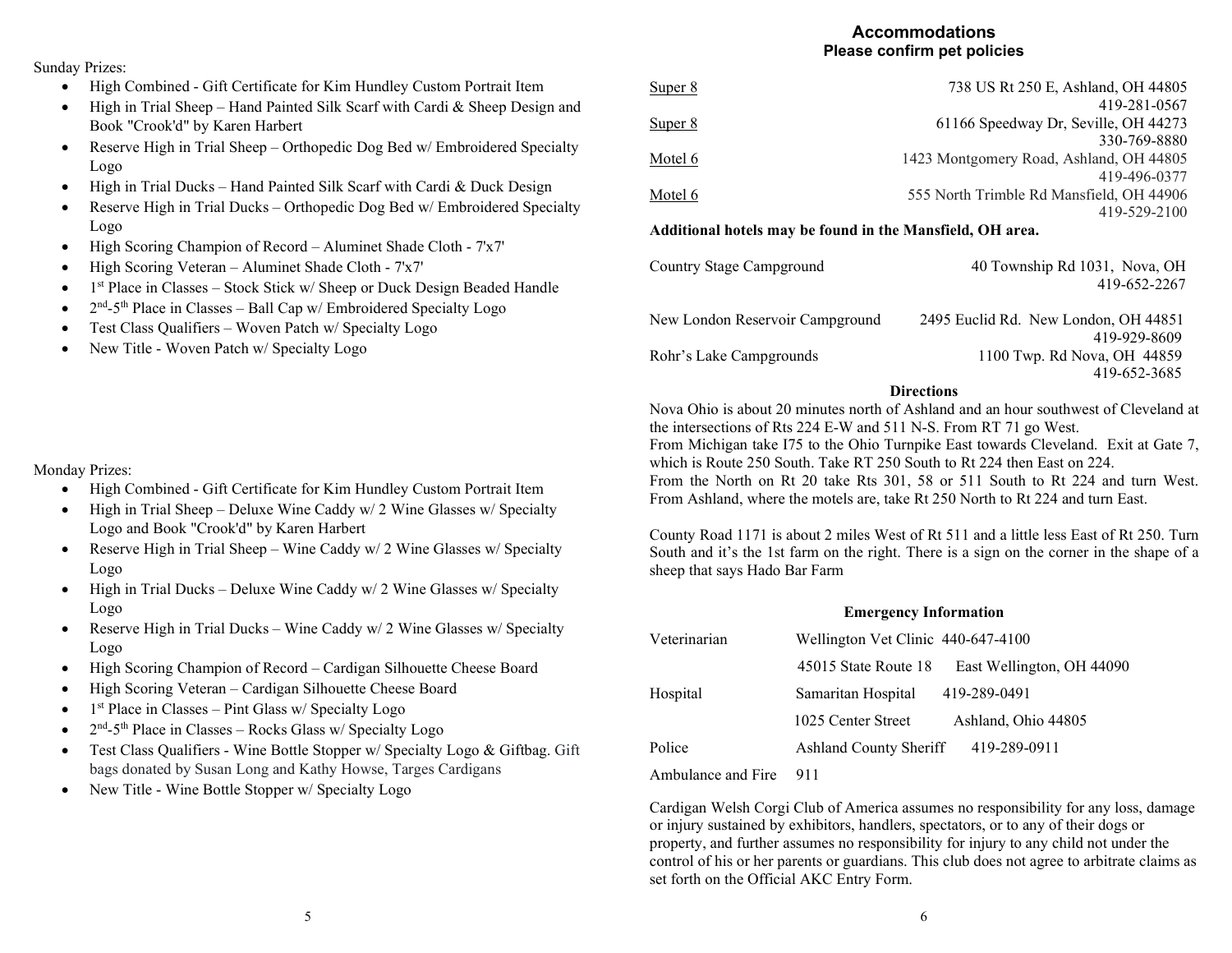#### Notice to Exhibitors

#### ENTRY FEE for ducks is \$50.00; sheep is \$50.00 – includes \$3.50 AKC recording fee.

#### ENTRIES WILL NOT BE ACCEPTED WITHOUT FEES.

ENTRIES CLOSE at the Herding Test/Trial Secretary's office, Wednesday May 4, 2022 at 6:00 p.m., or when numerical limits are reached if prior to that date, after which time entries cannot be accepted, canceled, altered or substituted.

DRAWING for running order will be held at the Herding Test/Trial Secretary's home on Wednesday May 4, 2022 at 8:00 PM.

ENTRY FORMS MUST BE SIGNED by the owner or the owner's duly authorized agent, otherwise entry cannot be accepted.

MAKE CHECKS OR MONEY ORDERS payable to CWCCA All fees are payable in U.S. Funds.

RETURNED CHECKS do not constitute a valid entry. A \$25 fee will be charged for any check that bounces. The amount of the check and fee must be paid by cash, money order, or credit card. Anyone who owes monies to the CWCCA will not be able to enter and participate in any event until the debt is settled

MAIL ENTRIES TO: Joanne Silhanek 6216 Reo Street Toledo, Ohio 43615

ERRORS ON ENTRY FORMS. Owners are responsible for errors in making out entry forms (whoever may make such errors) and no entry fee will be refunded in event of such errors or cancellation of entries after the published closing date. Please type or print clearly and carefully the information on entry forms to eliminate errors.

DECLINATION OF ENTRIES: Cardigan Welsh Corgi Club of American (CWCCA) may decline any entries and may remove any dog on account of disease, viciousness, or other cause and no one shall have any claim against CWCCA or any official thereof.

ENTRY FEES SHALL NOT BE REFUNDED in the event a dog is absent, not allowed to compete in the entered class, disqualified, excused, by a Veterinarian or Judge, or barred from competition by action of Show Committee, or if because of riots, civil disturbances, or other acts beyond the control of the management it is impossible to open or complete the Test/Trial, no refund of entry fee will be made.

BITCHES IN SEASON will be permitted to run. In the test classes they will be placed at the end of the running order within the class

ALL DOGS PRESENT MUST BE HELD ON LEASH or otherwise restricted except when in the exercise ring. Under no circumstances will dogs be allowed to disturb the resting stock or interfere outside the arena with another dog's performance in the arena. See Chapter 1, Section 20 of the AKC Herding Regulations.

EXPRESS ENTRIES – If you send your entries via any type of express mail you MUST waive recipient signature. If not, there is no guarantee that entry will be picked up in a timely manner.

Test/Trial location will be available from 7:00 am to 6:00 pm or one hour after conclusion of Test/Trial.

Owners or their Agents are solely responsible for the presence of their dog(s) at the Test/Trial arena. Judges are not required to wait for dogs, but every effort will be made to accommodate exhibitors.

Exhibitors are expected to maintain the premises in a clean, tidy condition and to pick up after their dogs.

Exhibitors should follow their veterinarians' recommendation to assure their dogs are free of internal and external parasites, any communicable diseases, and have appropriate vaccinations

#### OFFICIAL AMERICAN KENNEL CLUB HERDING TEST/TRIAL ENTRY FORM

| Club:<br>CARDIGAN WELSH CORGI CLUB OF AMERICA                                                                                                                                                                                                                                                                                                                                                                                                                                                                                                                                                                                                                                                                                                                                                                                                                                                                                                                                                                                                                                                                                                                                                                                                                                                                                                                                                                                                                                                                                                                                                                                                                                                                                                                                                                                                                                                                                                                                                                                                                                                                                                                                                                                                                                                                                                                                                                                                                                                                                                                                                                                                                                                                                                                                                   |                                                     | Date: June 5, 2022 |                                           |        |              |                | Event # 4221(S) 4222 (D) |
|-------------------------------------------------------------------------------------------------------------------------------------------------------------------------------------------------------------------------------------------------------------------------------------------------------------------------------------------------------------------------------------------------------------------------------------------------------------------------------------------------------------------------------------------------------------------------------------------------------------------------------------------------------------------------------------------------------------------------------------------------------------------------------------------------------------------------------------------------------------------------------------------------------------------------------------------------------------------------------------------------------------------------------------------------------------------------------------------------------------------------------------------------------------------------------------------------------------------------------------------------------------------------------------------------------------------------------------------------------------------------------------------------------------------------------------------------------------------------------------------------------------------------------------------------------------------------------------------------------------------------------------------------------------------------------------------------------------------------------------------------------------------------------------------------------------------------------------------------------------------------------------------------------------------------------------------------------------------------------------------------------------------------------------------------------------------------------------------------------------------------------------------------------------------------------------------------------------------------------------------------------------------------------------------------------------------------------------------------------------------------------------------------------------------------------------------------------------------------------------------------------------------------------------------------------------------------------------------------------------------------------------------------------------------------------------------------------------------------------------------------------------------------------------------------|-----------------------------------------------------|--------------------|-------------------------------------------|--------|--------------|----------------|--------------------------|
| Location:                                                                                                                                                                                                                                                                                                                                                                                                                                                                                                                                                                                                                                                                                                                                                                                                                                                                                                                                                                                                                                                                                                                                                                                                                                                                                                                                                                                                                                                                                                                                                                                                                                                                                                                                                                                                                                                                                                                                                                                                                                                                                                                                                                                                                                                                                                                                                                                                                                                                                                                                                                                                                                                                                                                                                                                       | June 6, 2022                                        |                    |                                           |        |              | 4226(S)        | 4227(D)                  |
|                                                                                                                                                                                                                                                                                                                                                                                                                                                                                                                                                                                                                                                                                                                                                                                                                                                                                                                                                                                                                                                                                                                                                                                                                                                                                                                                                                                                                                                                                                                                                                                                                                                                                                                                                                                                                                                                                                                                                                                                                                                                                                                                                                                                                                                                                                                                                                                                                                                                                                                                                                                                                                                                                                                                                                                                 | Hado Bar Farms, 324 County Rd. 1171, Nova, OH 44859 |                    | I enclose entry fees<br>in the amount of: |        |              |                |                          |
| Test Classes: (check one)                                                                                                                                                                                                                                                                                                                                                                                                                                                                                                                                                                                                                                                                                                                                                                                                                                                                                                                                                                                                                                                                                                                                                                                                                                                                                                                                                                                                                                                                                                                                                                                                                                                                                                                                                                                                                                                                                                                                                                                                                                                                                                                                                                                                                                                                                                                                                                                                                                                                                                                                                                                                                                                                                                                                                                       |                                                     | Course:            |                                           | Stock: |              |                |                          |
| $\sim$ Pre-Trial<br>$\sim$ Herding                                                                                                                                                                                                                                                                                                                                                                                                                                                                                                                                                                                                                                                                                                                                                                                                                                                                                                                                                                                                                                                                                                                                                                                                                                                                                                                                                                                                                                                                                                                                                                                                                                                                                                                                                                                                                                                                                                                                                                                                                                                                                                                                                                                                                                                                                                                                                                                                                                                                                                                                                                                                                                                                                                                                                              |                                                     | A                  |                                           |        | <b>SHEEP</b> |                | <b>DUCKS</b>             |
| Trial Classes: (check one)                                                                                                                                                                                                                                                                                                                                                                                                                                                                                                                                                                                                                                                                                                                                                                                                                                                                                                                                                                                                                                                                                                                                                                                                                                                                                                                                                                                                                                                                                                                                                                                                                                                                                                                                                                                                                                                                                                                                                                                                                                                                                                                                                                                                                                                                                                                                                                                                                                                                                                                                                                                                                                                                                                                                                                      |                                                     | Under Judge:       |                                           |        |              |                |                          |
| $\sim$ Started<br>$\sim$ Intermediate<br>$\sim$ Advanced                                                                                                                                                                                                                                                                                                                                                                                                                                                                                                                                                                                                                                                                                                                                                                                                                                                                                                                                                                                                                                                                                                                                                                                                                                                                                                                                                                                                                                                                                                                                                                                                                                                                                                                                                                                                                                                                                                                                                                                                                                                                                                                                                                                                                                                                                                                                                                                                                                                                                                                                                                                                                                                                                                                                        |                                                     |                    |                                           |        |              |                |                          |
| Full Name of Dog:                                                                                                                                                                                                                                                                                                                                                                                                                                                                                                                                                                                                                                                                                                                                                                                                                                                                                                                                                                                                                                                                                                                                                                                                                                                                                                                                                                                                                                                                                                                                                                                                                                                                                                                                                                                                                                                                                                                                                                                                                                                                                                                                                                                                                                                                                                                                                                                                                                                                                                                                                                                                                                                                                                                                                                               | Call Name:                                          |                    |                                           |        |              |                |                          |
| Breed:                                                                                                                                                                                                                                                                                                                                                                                                                                                                                                                                                                                                                                                                                                                                                                                                                                                                                                                                                                                                                                                                                                                                                                                                                                                                                                                                                                                                                                                                                                                                                                                                                                                                                                                                                                                                                                                                                                                                                                                                                                                                                                                                                                                                                                                                                                                                                                                                                                                                                                                                                                                                                                                                                                                                                                                          |                                                     | Req.#:             |                                           |        | Sex:         | Date of Birth: |                          |
| $\sim$ AKC NO. $\sim$ AKC LITTER NO. $\sim$ ILP/PAL NO.                                                                                                                                                                                                                                                                                                                                                                                                                                                                                                                                                                                                                                                                                                                                                                                                                                                                                                                                                                                                                                                                                                                                                                                                                                                                                                                                                                                                                                                                                                                                                                                                                                                                                                                                                                                                                                                                                                                                                                                                                                                                                                                                                                                                                                                                                                                                                                                                                                                                                                                                                                                                                                                                                                                                         |                                                     | $\sim$ FSS NO.     | $\sim$ FOREIGN NO.<br>& LIST COUNTRY:     |        |              |                |                          |
| Sire:                                                                                                                                                                                                                                                                                                                                                                                                                                                                                                                                                                                                                                                                                                                                                                                                                                                                                                                                                                                                                                                                                                                                                                                                                                                                                                                                                                                                                                                                                                                                                                                                                                                                                                                                                                                                                                                                                                                                                                                                                                                                                                                                                                                                                                                                                                                                                                                                                                                                                                                                                                                                                                                                                                                                                                                           |                                                     |                    |                                           |        |              |                |                          |
| Dam:                                                                                                                                                                                                                                                                                                                                                                                                                                                                                                                                                                                                                                                                                                                                                                                                                                                                                                                                                                                                                                                                                                                                                                                                                                                                                                                                                                                                                                                                                                                                                                                                                                                                                                                                                                                                                                                                                                                                                                                                                                                                                                                                                                                                                                                                                                                                                                                                                                                                                                                                                                                                                                                                                                                                                                                            |                                                     |                    |                                           |        |              |                |                          |
| Name of Breeder:                                                                                                                                                                                                                                                                                                                                                                                                                                                                                                                                                                                                                                                                                                                                                                                                                                                                                                                                                                                                                                                                                                                                                                                                                                                                                                                                                                                                                                                                                                                                                                                                                                                                                                                                                                                                                                                                                                                                                                                                                                                                                                                                                                                                                                                                                                                                                                                                                                                                                                                                                                                                                                                                                                                                                                                |                                                     |                    |                                           |        |              |                |                          |
| Actual Owner(s):                                                                                                                                                                                                                                                                                                                                                                                                                                                                                                                                                                                                                                                                                                                                                                                                                                                                                                                                                                                                                                                                                                                                                                                                                                                                                                                                                                                                                                                                                                                                                                                                                                                                                                                                                                                                                                                                                                                                                                                                                                                                                                                                                                                                                                                                                                                                                                                                                                                                                                                                                                                                                                                                                                                                                                                |                                                     |                    |                                           |        |              |                |                          |
| Owner's Address:                                                                                                                                                                                                                                                                                                                                                                                                                                                                                                                                                                                                                                                                                                                                                                                                                                                                                                                                                                                                                                                                                                                                                                                                                                                                                                                                                                                                                                                                                                                                                                                                                                                                                                                                                                                                                                                                                                                                                                                                                                                                                                                                                                                                                                                                                                                                                                                                                                                                                                                                                                                                                                                                                                                                                                                |                                                     |                    |                                           |        |              |                |                          |
| City:                                                                                                                                                                                                                                                                                                                                                                                                                                                                                                                                                                                                                                                                                                                                                                                                                                                                                                                                                                                                                                                                                                                                                                                                                                                                                                                                                                                                                                                                                                                                                                                                                                                                                                                                                                                                                                                                                                                                                                                                                                                                                                                                                                                                                                                                                                                                                                                                                                                                                                                                                                                                                                                                                                                                                                                           |                                                     |                    |                                           | State: |              | Zip:           |                          |
| Name of Owner's Agent/Handler:                                                                                                                                                                                                                                                                                                                                                                                                                                                                                                                                                                                                                                                                                                                                                                                                                                                                                                                                                                                                                                                                                                                                                                                                                                                                                                                                                                                                                                                                                                                                                                                                                                                                                                                                                                                                                                                                                                                                                                                                                                                                                                                                                                                                                                                                                                                                                                                                                                                                                                                                                                                                                                                                                                                                                                  |                                                     |                    |                                           |        |              |                |                          |
| Agent/Handler's Address:                                                                                                                                                                                                                                                                                                                                                                                                                                                                                                                                                                                                                                                                                                                                                                                                                                                                                                                                                                                                                                                                                                                                                                                                                                                                                                                                                                                                                                                                                                                                                                                                                                                                                                                                                                                                                                                                                                                                                                                                                                                                                                                                                                                                                                                                                                                                                                                                                                                                                                                                                                                                                                                                                                                                                                        |                                                     |                    |                                           |        |              |                |                          |
| City:                                                                                                                                                                                                                                                                                                                                                                                                                                                                                                                                                                                                                                                                                                                                                                                                                                                                                                                                                                                                                                                                                                                                                                                                                                                                                                                                                                                                                                                                                                                                                                                                                                                                                                                                                                                                                                                                                                                                                                                                                                                                                                                                                                                                                                                                                                                                                                                                                                                                                                                                                                                                                                                                                                                                                                                           |                                                     |                    |                                           | State: |              | Zip:           |                          |
| AKC Rules, Regulations, Policies and Guidelines are available on the American Kennel Club website: www.akc.org<br><b>AGREEMENT</b><br>I (we) agree that the club holding this event has the right to refuse this entry for cause which the club shall deem sufficient. In consideration of the<br>acceptance of this entry and of the holding of this event and of the opportunity to have the dog judged and to win prizes, ribbons, or trophies, I (we)<br>agree to hold the AKC, the event-giving club, their members, directors, governors, officers, agents, superintendents or event secretary and the<br>owner and/or lessor of the premises and any provider of services that are necessary to hold this event and any employees or volunteers of the<br>aforementioned parties, and any AKC approved judge, judging at this event, harmless from any claim for loss or injury which may be alleged to<br>have been caused directly or indirectly to any person or thing by the act of this dog while in or about the event premises or grounds or near any<br>entrance thereto, and I (we) personally assume all responsibility and liability for any such claim; and I (we) further agree to hold the aforementioned<br>parties harmless from any claim for loss, injury or damage to this dog.<br>Additionally, I (we) hereby assume the sole responsibility for and agree to indemnify, defend and save the aforementioned parties harmless from<br>any and all loss and expense (including legal fees) by reason of the liability imposed by law upon any of the aforementioned parties for damage<br>because of bodily injuries, including death at any time resulting therefrom, sustained by any person or persons, including myself (ourselves), or on<br>account of damage to property, arising out of or in consequence of my (our) participation in this event, however such, injuries, death or property<br>damage may be caused, and whether or not the same may have been caused or may be alleged to have been caused by the negligence of the<br>aforementioned parties or any of their employees, agents, or any other persons. I (WE) AGREE THAT ANY CAUSE OF ACTION,<br>CONTROVERSY OR CLAIM ARISING OUT OF OR RELATED TO THE ENTRY, EXHIBITION OR ATTENDANCE AT THE EVENT<br>BETWEEN THE AKC AND MYSELF (OURSELVES) OR AS TO THE CONSTRUCTION, INTERPRETATION AND EFFECT OF THIS<br>AGREEMENT SHALL BE SETTLED BY ARBITRATION PURSUANT TO THE APPLICABLE RULES OF THE AMERICAN<br>ARBITRATION ASSOCIATION. HOWEVER, PRIOR TO ARBITRATION ALL APPLICABLE AKC BYLAWS, RULES, REGULATIONS<br>AND PROCEDURES MUST FIRST BE FOLLOWED AS SET FORTH IN THE AKC CHARTER AND BYLAWS, RULES,<br>REGULATIONS, PUBLISHED POLICIES AND GUIDELINES.<br>Signature of owner or his |                                                     |                    |                                           |        |              |                |                          |
| agent duly authorized to make this entry:<br>Telephone:                                                                                                                                                                                                                                                                                                                                                                                                                                                                                                                                                                                                                                                                                                                                                                                                                                                                                                                                                                                                                                                                                                                                                                                                                                                                                                                                                                                                                                                                                                                                                                                                                                                                                                                                                                                                                                                                                                                                                                                                                                                                                                                                                                                                                                                                                                                                                                                                                                                                                                                                                                                                                                                                                                                                         |                                                     | Email address:     |                                           |        |              |                |                          |
|                                                                                                                                                                                                                                                                                                                                                                                                                                                                                                                                                                                                                                                                                                                                                                                                                                                                                                                                                                                                                                                                                                                                                                                                                                                                                                                                                                                                                                                                                                                                                                                                                                                                                                                                                                                                                                                                                                                                                                                                                                                                                                                                                                                                                                                                                                                                                                                                                                                                                                                                                                                                                                                                                                                                                                                                 |                                                     |                    |                                           |        |              |                |                          |